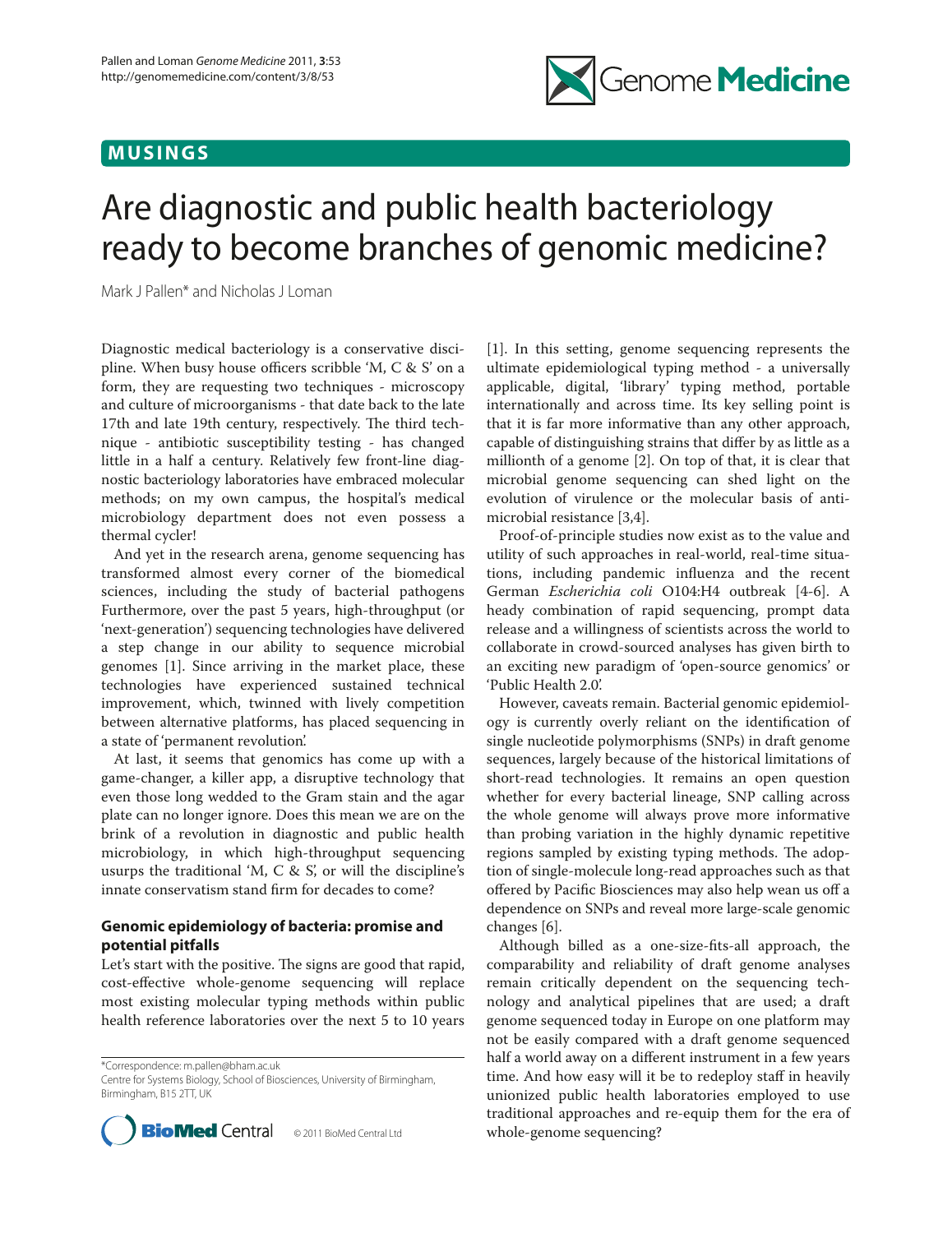Another important lesson comes from the deliberate release of anthrax into the US postal system in 2001 and the investigation that followed. Solving this case relied primarily on detection of rare colonial morphotypes in culture; genome sequencing had only a subsidiary role [7]. Crucially, this incident highlights the potential for apparently clonal bacterial cultures to contain mixtures of closely related but distinct genotypes. Imagine the following scenario. Patients A and B both carry an identical mixed population of genotypes X and Y. From patient A's sample, you pick a single colony representing genotype X, whereas from patient B you propagate a colony from the Y genotype. In such a situation, you might draw erroneous conclusions as to the relationship between the two infections and chains of transmission between these and other patients. This also highlights the problem that up until now genomic epidemiology has relied on isolation of organisms in pure culture.

### **Towards a culture-independent approach**

Can we progress to a culture-independent approach? Can we apply high-throughput sequencing not just to epidemiology, but also to the detection, and even discovery, of microbial pathogens? The answer is a qualified yes, with four approaches jostling for our attention.

Firstly, high-throughput sequencing has already breathed new life into well-established communityprofiling approaches that exploit amplification of molecular bar codes, such as 16S ribosomal RNA gene sequences [8]. This is delivering ever more detailed surveys of the various human- and animal-associated microbiomes. However, such techniques often fail to distinguish pathogenic species or strains from their closest non-pathogenic relatives (such as *Shigella* from *E. coli*; *Streptococcus pneumoniae* from *Streptococcus mitis*; enterovirulent *E. coli* from commensal strains), so, in diagnostic terms, this approach is probably best seen as a way-station to more informative methods that will emerge in the future.

Secondly, we can use metagenomics for diagnostic purposes. This approach involves extracting and sequencing all the DNA from a sample. Clinical specimens will contain variable amounts of human DNA, which may create genetic privacy issues. Human DNA may also swamp the microbial DNA, although with extremely high depth of coverage, sufficient microbial DNA sequences could, at least theoretically, be recovered to reconstruct genomes. However, using current sequencing technologies, metagenomics is still a long way from providing genome-scale information for each member of a microbial community equivalent to that obtained from microorganisms isolated in pure culture. For this approach to come of age, we need a sequencing platform that combines speed and cost-effectiveness with very long read lengths and extremely high throughput - a plausible, but not certain, prospect for the coming decade.

Metatranscriptomics - extracting RNA and then creating and sequencing cDNA - provides a third way forward. This approach has already proven successful in the discovery of new viral pathogens and can also be used to investigate the activities of bacterial communities [9]. Human RNA will also be found in clinical samples sent for microbiological investigation. However, instead of dismissing this as mere contamination, analysis of human transcripts in such samples is likely to provide additional information about a patient's condition. For example, a transcriptional profile associated with inflammation might provide evidence of infection rather than just colonization at a given body site.

A fourth option is to abandon attempts to sequence nucleic acids isolated from whole populations, but instead to use cell sorting or allied techniques to isolate and genome-sequence sub-populations or, *in extremis*, single cells. Such approaches have proven successful in the research environment, but seem a remote prospect in the clinical laboratory [10]. How soon before we can obtain a chlamydial genome sequence from a urine sample or a mycobacterial genome sequence from a few millilitres of cerebrospinal fluid?

So, will high-throughput sequencing render culturebased approaches redundant? Here, we face another chorus of caveats, centred on the fact that it is not always possible to predict phenotype from genotype. In some cases - for example, sensitivity testing in tuberculosis we already have a good evidence base on which to judge whether a given mutation is likely to lead to resistance. Similarly, detection of sequences encoding enzymes associated with virulence (such as Shiga toxin) or resistance (such as an extended-spectrum beta-lactamase) will have reasonable predictive value. But one has to remember that many differences in phenotype rely on subtle changes in expression, often of multiple genes, and that a single base-pair change in a promoter or coding sequence can ablate the function of a gene or its associated protein. Therefore, it would be foolish to imagine that sequencing will replace culture for every application in clinical bacteriology. Instead, just as radio survived the advent of TV, culture will remain a part of the discipline, but widespread adoption of sequence-based approaches might mean that it becomes restricted to a limited number of settings.

In conclusion, there are many rivers to cross before medical microbiology becomes simply a branch of genomic medicine, but perhaps the promised land is in sight.

#### **Abbreviations**

M, C & S, microscopy, culture and sensitivity; SNP, single nucleotide polymorphism.